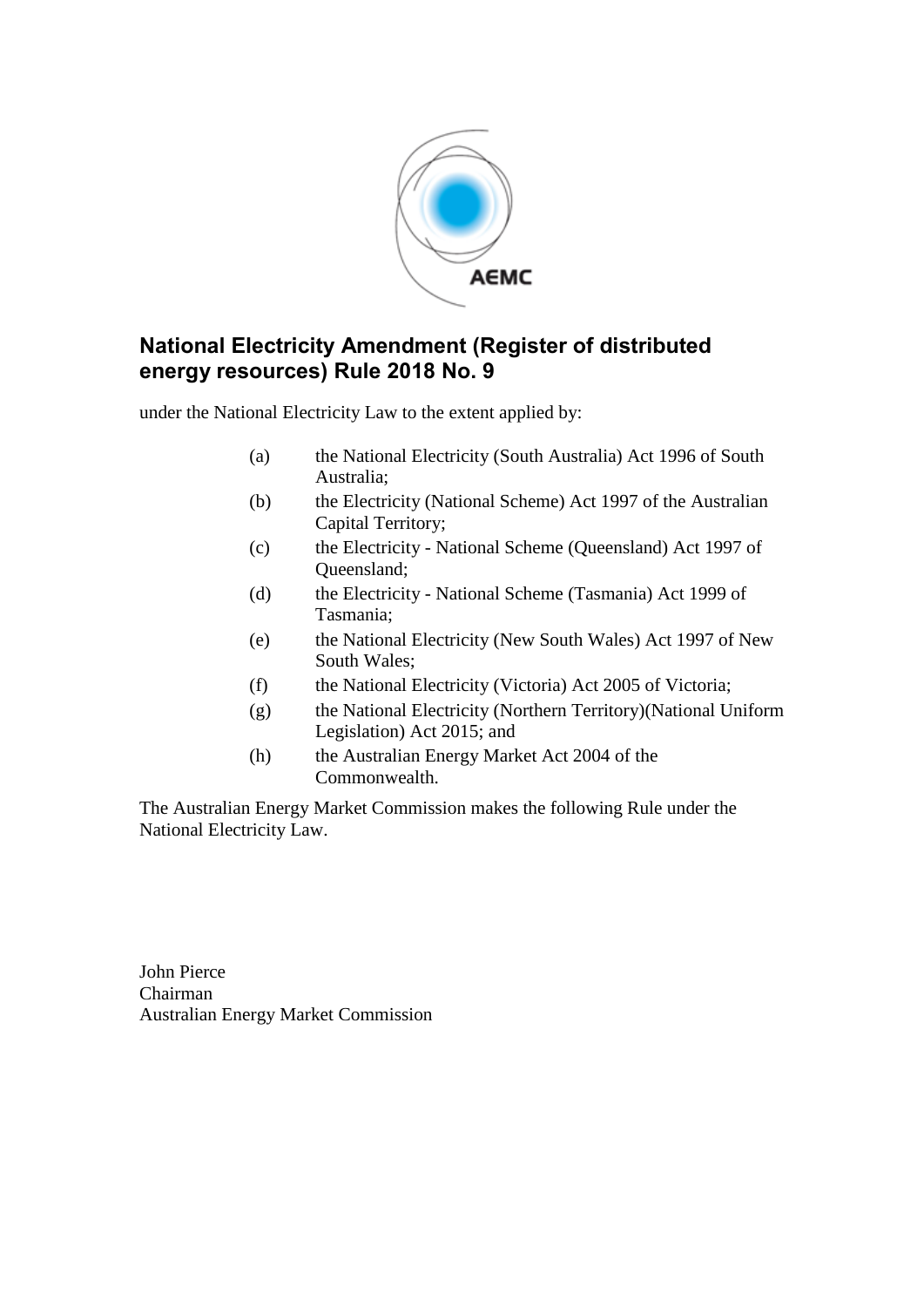## **National Electricity Amendment (Register of distributed energy resources) Rule 2018 No. 9**

## **1 Title of Rule**

This Rule is the *National Electricity Amendment (Register of distributed energy resources) Rule 2018 No. 9*.

## **2 Commencement**

Schedules 1 to 3 will commence operation on 1 December 2019.

Schedule 4 will commence operation on 18 September 2018.

## <span id="page-1-0"></span>**3 Amendment of the National Electricity Rules**

The National Electricity Rules are amended as set out in [Schedule 1.](#page-2-0)

## <span id="page-1-1"></span>**4 Amendment of the National Electricity Rules**

The National Electricity Rules are amended as set out in [Schedule 2.](#page-7-0)

# <span id="page-1-2"></span>**5 Amendment of the National Electricity Rules**

The National Electricity Rules are amended as set out in Schedule 3.

## <span id="page-1-3"></span>**6 Savings and Transitional Amendments to the National Electricity Rules**

The National Electricity Rules are amended as set out in [Schedule 4.](#page-10-0)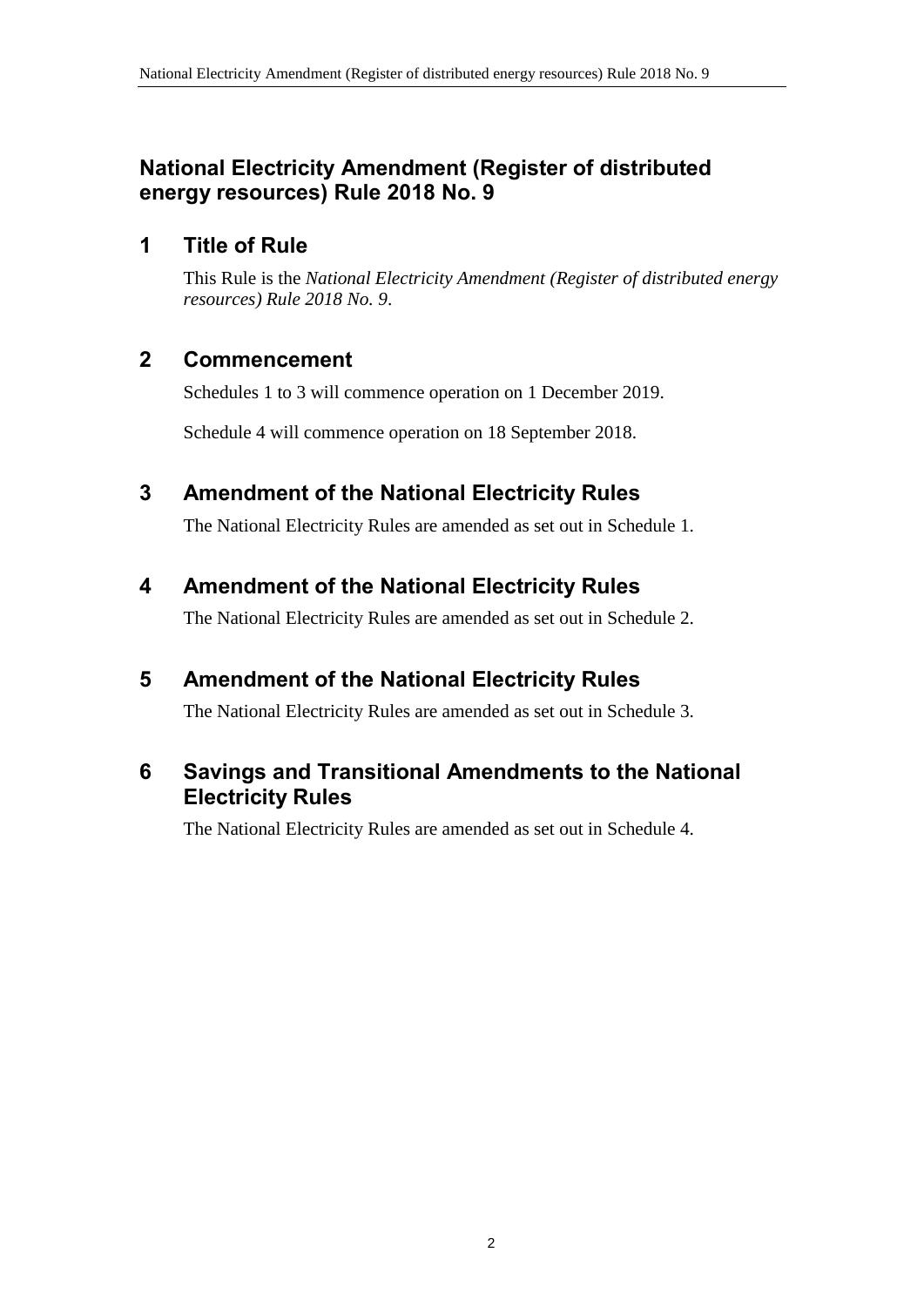# <span id="page-2-0"></span>**Schedule 1 Amendment to the National Electricity Rules**

[\(Clause 3\)](#page-1-0)

# **[1] Rule 3.7D Demand side participation information**

In clause 3.7D(a), omit the definition of **demand side participation information**.

# **[2] Rule 3.7D Demand side participation information**

In clause 3.7D(b), omit "demand side participation information" and substitute "*demand side participation information*".

# **[3] Rule 3.7D Demand side participation information**

Omit the heading above clause 3.7D(c) and substitute "**AEMO to report on use of demand side participation information in load forecasts**".

# **[4] Rule 3.7D Demand side participation information**

Omit clause 3.7D(c) and substitute "[**Deleted**]".

# **[5] Rule 3.7D Demand side participation information**

In clause 3.7D(d), omit "demand side participation information" wherever it appears and substitute "*demand side participation information*".

# **[6] Rule 3.7D Demand side participation information**

After clause 3.7D(d), insert a new **Note** as follows:

### **Note**

*AEMO* is required under clause 4.9.1(c) to take into account *demand side participation information* received under this clause 3.7D when developing *load* forecasts.

# **[7] Rule 3.7D Demand side participation information**

In subparagraphs  $3.7D(e)(2)$ ,  $3.7D(e)(3)$ ,  $3.7D(e)(4)$  and  $3.7D(e)(5)$ , omit "demand side participation information" wherever it appears and substitute "*demand side participation information*".

# **[8] Rule 3.7D Demand side participation information**

In subclause  $3.7D(f)(1)$ , omit "demand side participation information" and substitute "*demand side participation information*".

# **[9] Rule 3.7D Demand side participation information**

After rule 3.7D, insert: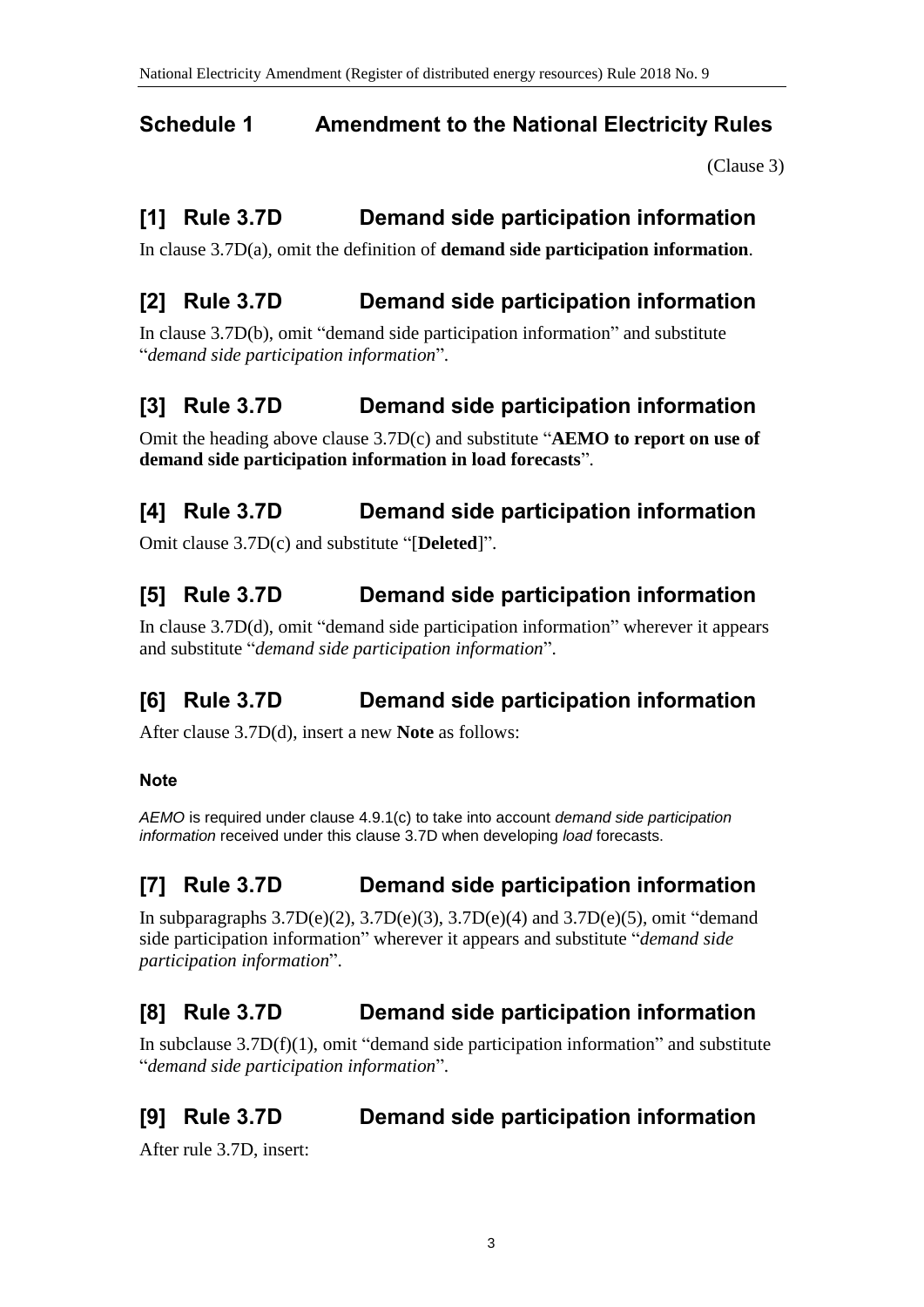### **3.7E Register of DER information**

#### **Definitions**

(a) In this rule:

**emergency** means an emergency due to the actual or imminent occurrence of an event (such as fire, flood, storm, earthquake, explosion, accident, act of terrorism or cyber attack) that in any way endangers or threatens to endanger the safety or health of any person or animal, or that destroys or damages, or threatens to destroy or damage, any property.

**emergency services agency** means an agency or person prescribed, approved or accredited under jurisdictional emergency management legislation as an emergency services agency or equivalent (and includes without limitation the ambulance service, state emergency service, police force, fire and rescue service, community and rural fire agencies, and first responder agencies).

**jurisdictional emergency management legislation** means legislation of a participating jurisdiction that relates to the management of emergencies.

### **AEMO must establish a DER register**

- (b) *AEMO* must establish, maintain and update a *DER register*. The *DER register*:
	- (1) must include *DER generation information* reported to *AEMO* by *Network Service Providers* in accordance with paragraph (d);
	- (2) must include any *demand side participation information* provided to *AEMO* by *Registered Participants* in accordance with rule 3.7D(b) which in *AEMO*'s reasonable opinion will assist *Network Service Providers* to meet their *regulatory obligations or requirements* and/or assist *AEMO* in the exercise of its statutory functions under the *Rules*; and
	- (3) may include information of a type similar to the information referred to in subparagraphs (1) and (2) provided to *AEMO* by any person in connection with the performance of *AEMO*'s statutory functions and which in *AEMO*'s reasonable opinion will assist *Network Service Providers* to meet their *regulatory obligations or requirements*.
- (c) *AEMO* will be taken to satisfy the requirement to establish and maintain a *DER register* in paragraph (b) if it stores *DER register information* in one or more databases, including without limitation the databases it maintains under the *Market Settlement and Transfer Solution Procedures*.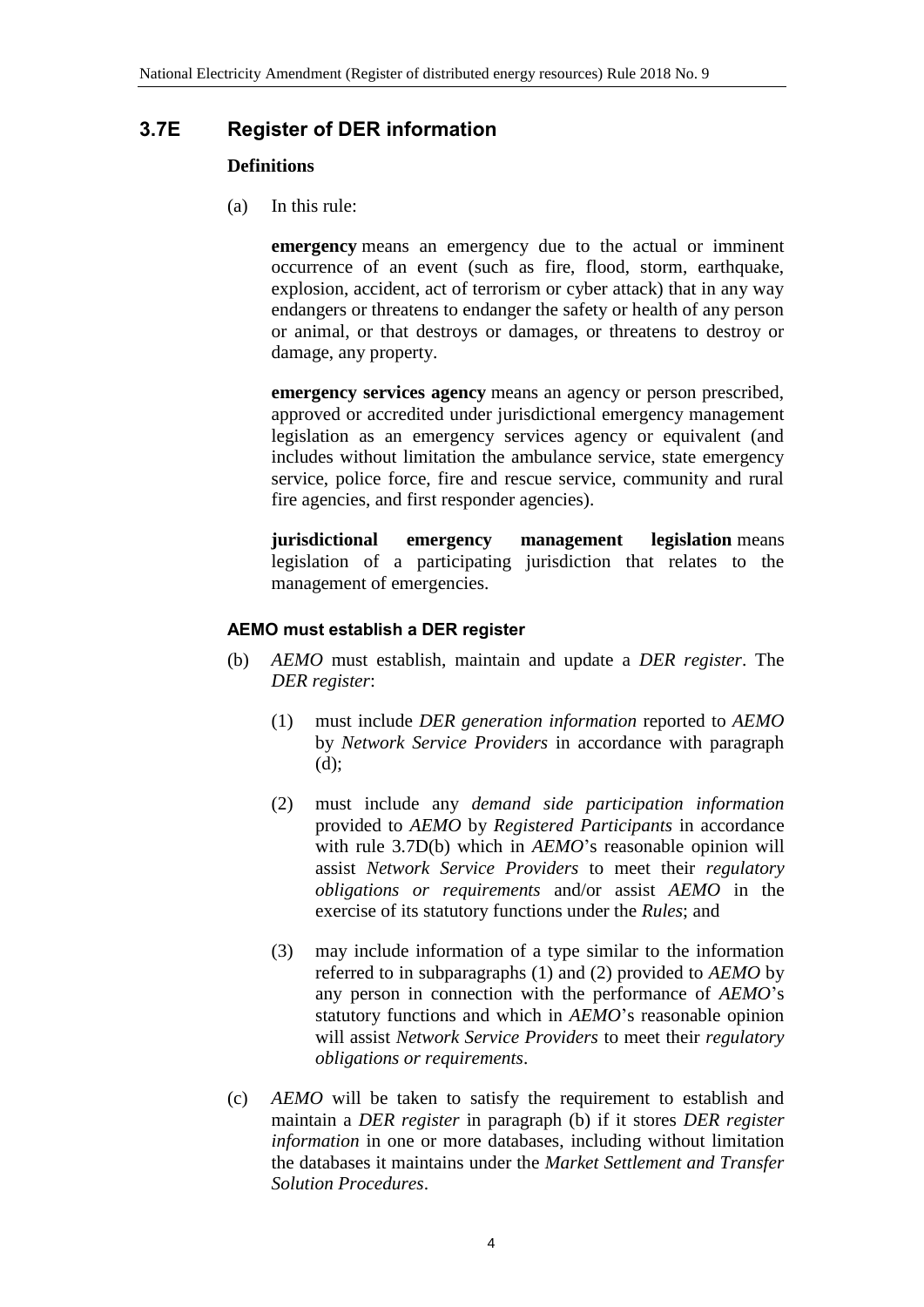#### **Obligation on NSPs to provide DER generation information to AEMO**

(d) *Network Service Providers* must provide to *AEMO* in accordance with the *DER register information guidelines*, *DER generation information* in relation to *connection points* on their *network* which they are entitled to collect under the *Rules*, including but not limited to *DER generation information* they are entitled to collect under clauses 5.3.3(c)(4a), 5A.B.2, or 5A.C.3.

#### **AEMO may use DER register information in performing its functions**

(e) For the avoidance of doubt, *AEMO* may use *DER register information* for the purpose of the exercise of its statutory functions under the *National Electricity Law* or *Rules*, including performing its *power system security* responsibilities.

#### **Note**

Under section 53D of the *National Electricity Law*, *AEMO* may use information it collects under the Rules for any purpose connected with its statutory functions unless otherwise specified in the *National Electricity Law*, these Rules or the Regulations made under the *National Electricity Law*.

(f) *AEMO* must *publish* details, no less than annually, on the extent to which, in general terms, *DER register information* has informed *AEMO*'s development or use of *load* forecasts, or the performance of its *power system security* responsibilities under the *Rules.*

#### **Note**

*AEMO* is required under clause 4.9.1(c) to take into account *DER register information* received under this clause 3.7E when developing *load* forecasts.

#### **DER register information guidelines**

- (g) *AEMO* must develop, maintain and *publish* guidelines that specify:
	- (1) details of the *DER generation information* that *Network Service Providers* must provide to *AEMO* under paragraph (d), including any minimum size of *small generating units* for which a *Network Service Provider* is required to provide *DER generation information*;
	- (2) the type of *demand side participation information* provided to *AEMO* by *Registered Participants* under rule 3.7D(b) that *AEMO* will include in the *DER register*;
	- (3) when *Network Service Providers* must provide and update *DER generation information*;
	- (4) how *DER generation information* should be provided to *AEMO* by *Network Service Providers*, including, for example:
		- (1) the format in which the information must be provided; and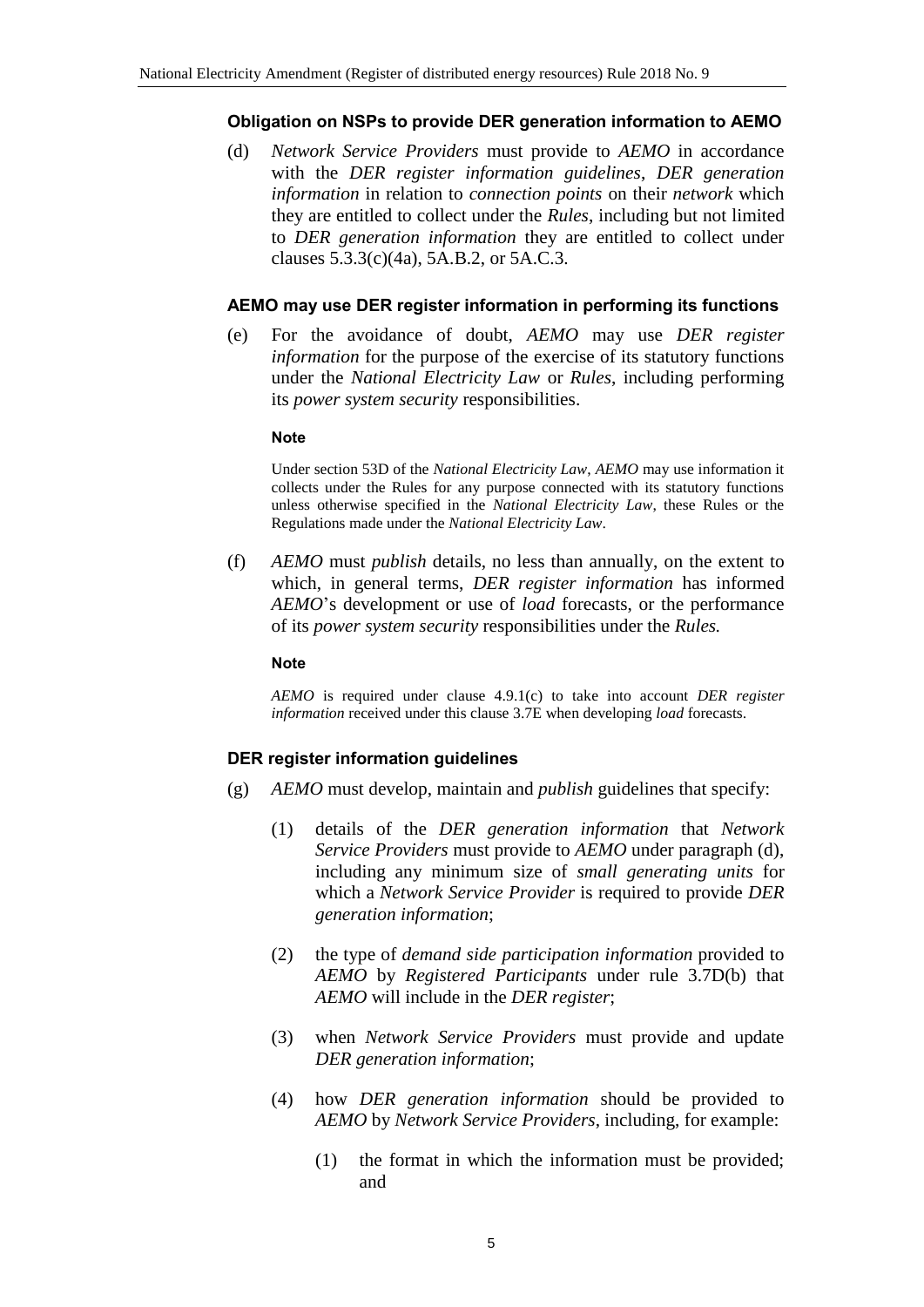- (2) any additional information *AEMO* requires to assess the accuracy of the information;
- (5) how the information in the *DER register* is stored by *AEMO*;
- (6) the manner and form in which *AEMO* will publish details, in accordance with paragraph (f), on the extent to which *DER register information* has informed its *load* forecasts or the performance of its *power system security* responsibilities;
- (7) details of how *AEMO* will provide *Network Service Providers* with access to *DER register information* under paragraph (n);
- (8) the contents, form and timing of the *DER register report* to be published by *AEMO* in accordance with paragraph (l) and how the *DER register information* to be included in that report will be aggregated; and
- (9) *AEMO*'s approach to the protection of any *confidential information* and personal information contained in the *DER register*.
- (h) In developing and amending the *DER register information guidelines*, *AEMO* must:
	- (1) have regard to the reasonable costs of efficient compliance by *Network Service Providers* with the guidelines compared to the likely benefits from the use of *DER generation information* as contemplated under this rule 3.7E;
	- (2) consider any risk of unauthorised use or disclosure of *confidential information* or personal information that may arise from including information in the *DER register* compared to the likely benefits of including that information in the register; and
	- (3) subject to paragraph (i), comply with the *Rules consultation procedures*.
- (i) *AEMO* is not required to comply with the *Rules consultation procedures* when making minor or administrative amendments to the *DER register information guidelines*.
- (j) The *DER register information guidelines* must include a minimum period of 3 months between the date of *publication* and the date when the guidelines commence other than when the guidelines are amended under paragraph (i), in which case the guidelines may commence on the date of *publication.*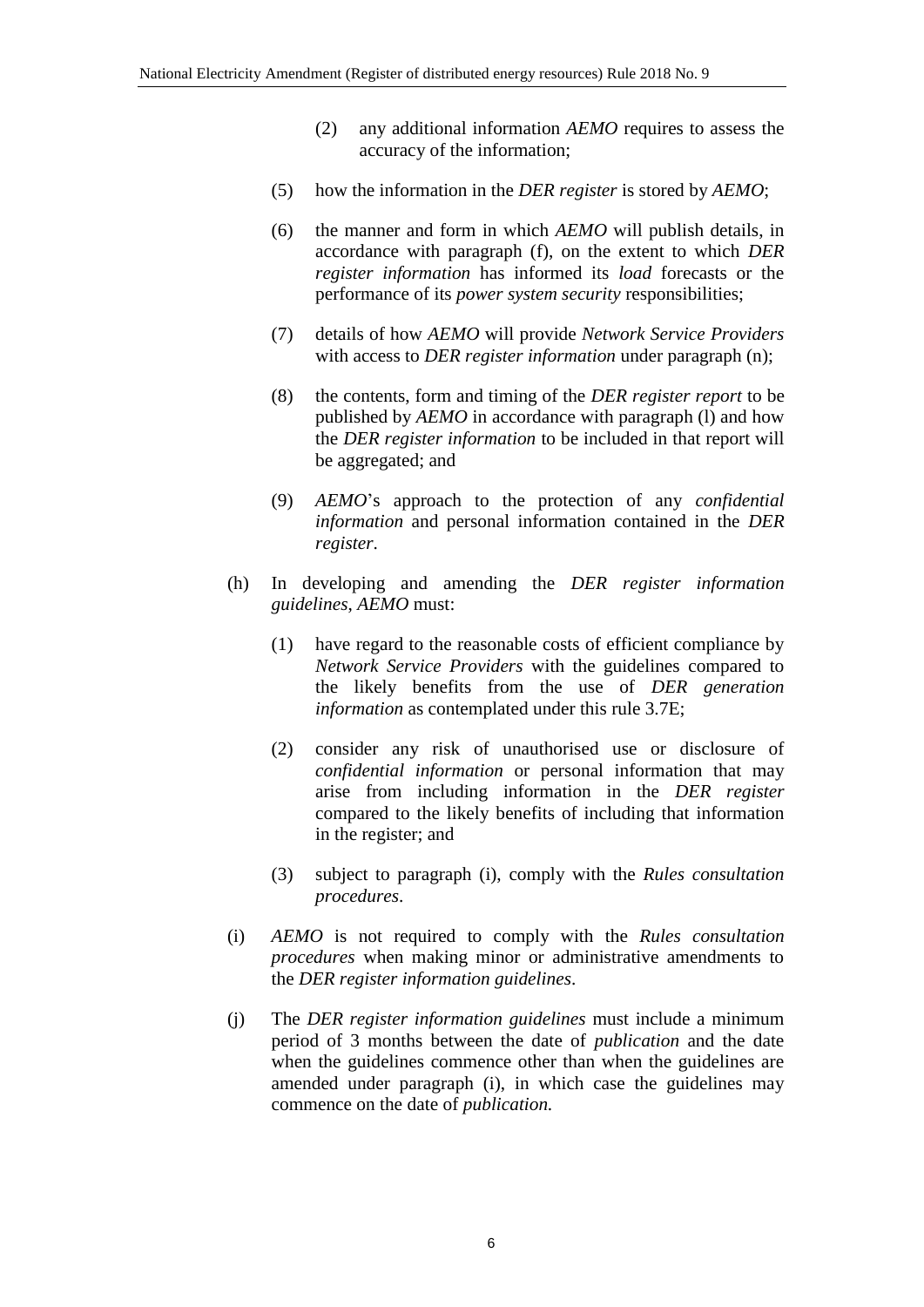(k) There must be *DER register information guidelines* in place at all times after the first *DER register information guidelines* are published by *AEMO* under these *Rules.*

### **Reporting by AEMO**

- (l) *AEMO* must prepare and publish on its website a report of aggregated *DER register information* (*DER register report*) in accordance with the *DER register information guidelines*.
- (m) The information in the *DER register report* must be aggregated such that it does not:
	- (1) directly or indirectly disclose *confidential information*; or
	- (2) result in a breach of applicable privacy legislation.

### **Enabling access to DER register information**

- (n) *AEMO* must provide or give access to *DER register information* to each *Network Service Provider* in relation to that *Network Service Provider*'s *network* in accordance with the *DER register information guidelines*.
- (o) A *Network Service Provider* must only use the *DER register information* it receives or accesses under paragraph (n) for the purposes of meeting a *regulatory obligation or requirement*.
- (p) Any information received or accessed by a *Network Service Provider* under paragraph (n) must be treated as *confidential information* by the *Network Service Provider*.

#### **AEMO may provide DER register information to emergency services**

(q) If requested by an emergency services agency, *AEMO* may provide relevant *DER register information* to that emergency services agency for the purpose of the agency's response to an emergency or for planning in relation to emergency responses.

#### **Protection of DER register information**

- (r) Nothing in this rule 3.7E:
	- (1) requires *AEMO* to make available *DER register information* where the collection, use or disclosure of that information by *AEMO* would breach applicable privacy laws; or
	- (2) precludes *AEMO* from disclosing *confidential information* in the circumstances in which disclosure of confidential information is permitted under the *National Electricity Law* or these *Rules*.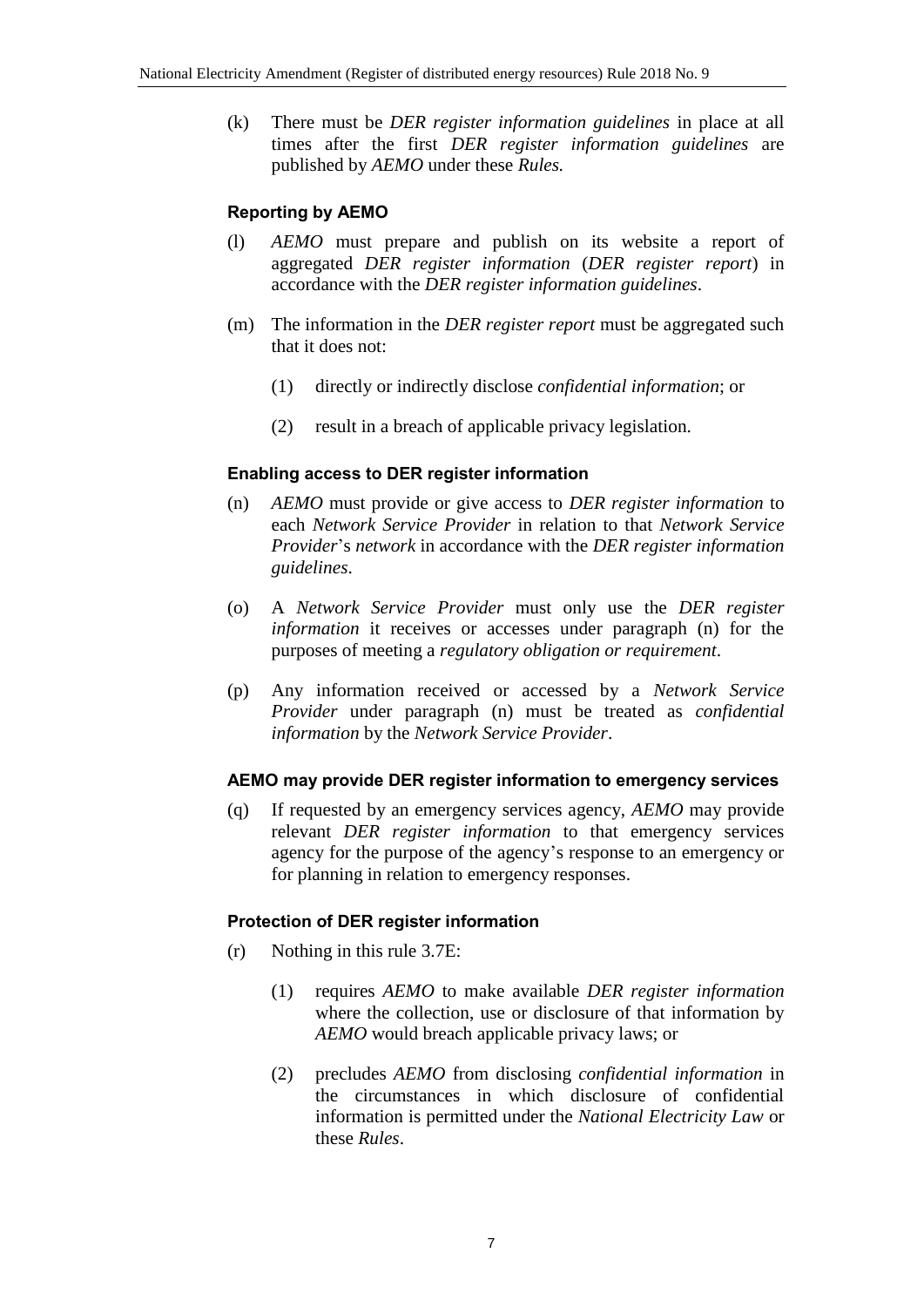## <span id="page-7-0"></span>**Schedule 2 Amendment to the National Electricity Rules**

[\(Clause 4\)](#page-1-1)

## **[1] Clause 4.9.1 Load forecasting**

In subclause  $4.9.1(c)(6)$ , after ";" omit "and".

# **[2] Clause 4.9.1 Load forecasting**

In clause  $4.9.1(c)$ , after subclause  $4.9.1(c)(6)$ , insert:

- (6a) *DER register information*;
- (6b) *demand side participation information*; and

## **[3] Clause 5.3.3 Response to connection enquiry**

After clause 5.3.3(c)(4), insert:

(4a) *DER generation information* that the *Network Service Provider* requires;

### **[4] Clause 5A.B.2 Proposed model standing offer for basic connection services**

In clause  $5A.B.2(b)(7)(iii)$ , omit "." and substitute "; and"

## **[5] Clause 5A.B.2 Proposed model standing offer for basic connection services**

After clause 5A.B.2(b)(7)(iii), insert:

(iv) the *DER generation information* that the *Distribution Network Service Provider* requires.

## **[6] Clause 5A.B.4 Standard connection services**

After clause 5A.B.4(c)(1), insert:

(1a) the *DER generation information* that the *Distribution Network Service Provider* requires; and

# **[7] Clause 5A.C.3 Negotiation framework**

After clause 5A.C.3(a)(1), insert:

(1a) the *connection applicant* must, at the request of the *Distribution Network Service Provider*, provide the *Distribution Network Service Provider* with *DER generation information*.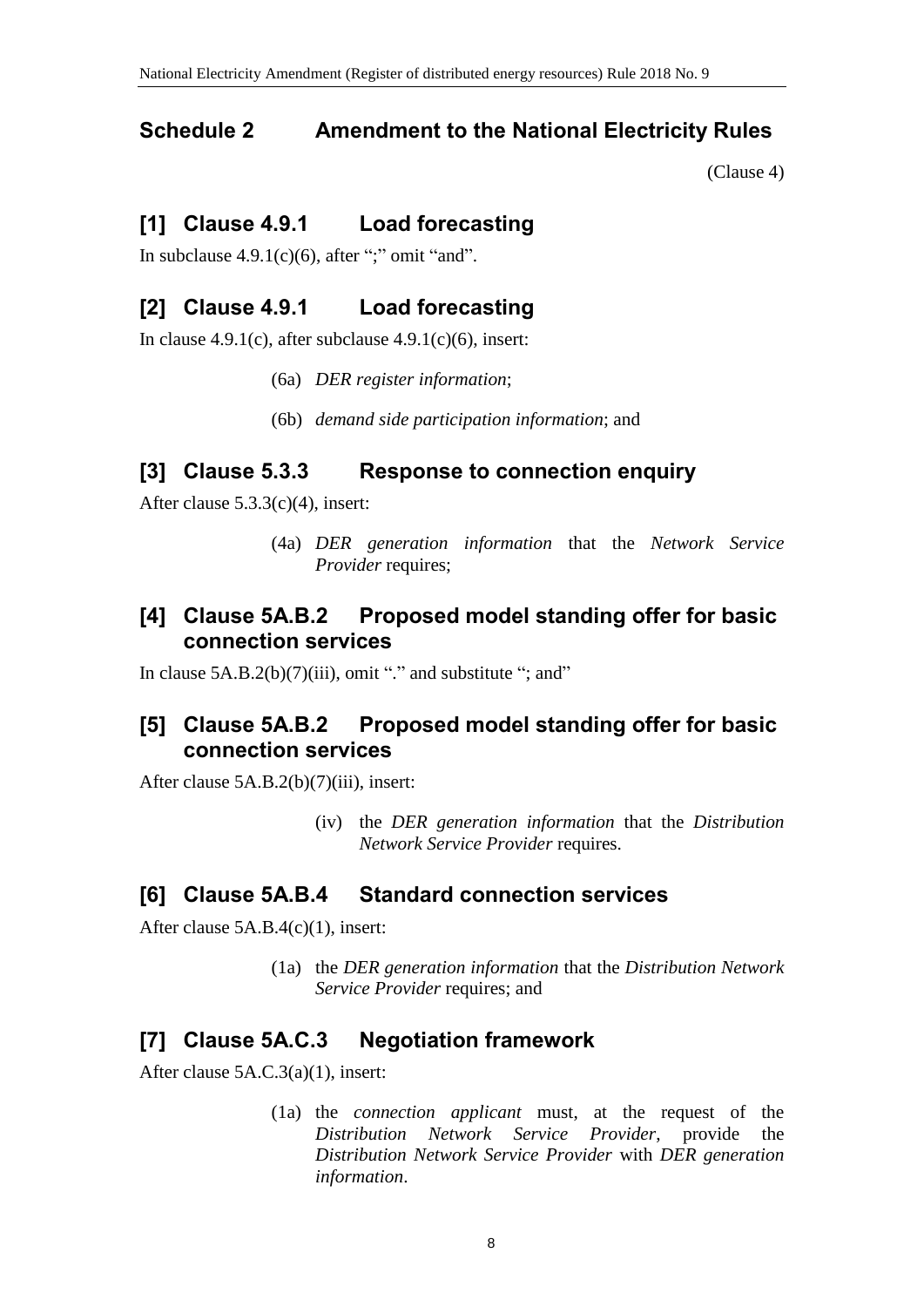# **[8] Clause 5A.C.3 Negotiation framework**

In clause 5A.C.3(b)(1), omit "paragraph (a)(2) and substitute "paragraphs (a)(1a) or  $(a)(2)$ ".

## **[9] Schedule 5A.1 Minimum content requirements for connection contract**

After paragraph (a)(2) of Part B of Schedule 5A.1, insert:

(2a) details of the *DER generation information* required to be provided to the *Distribution Network Service Provider* by the *embedded generator*; and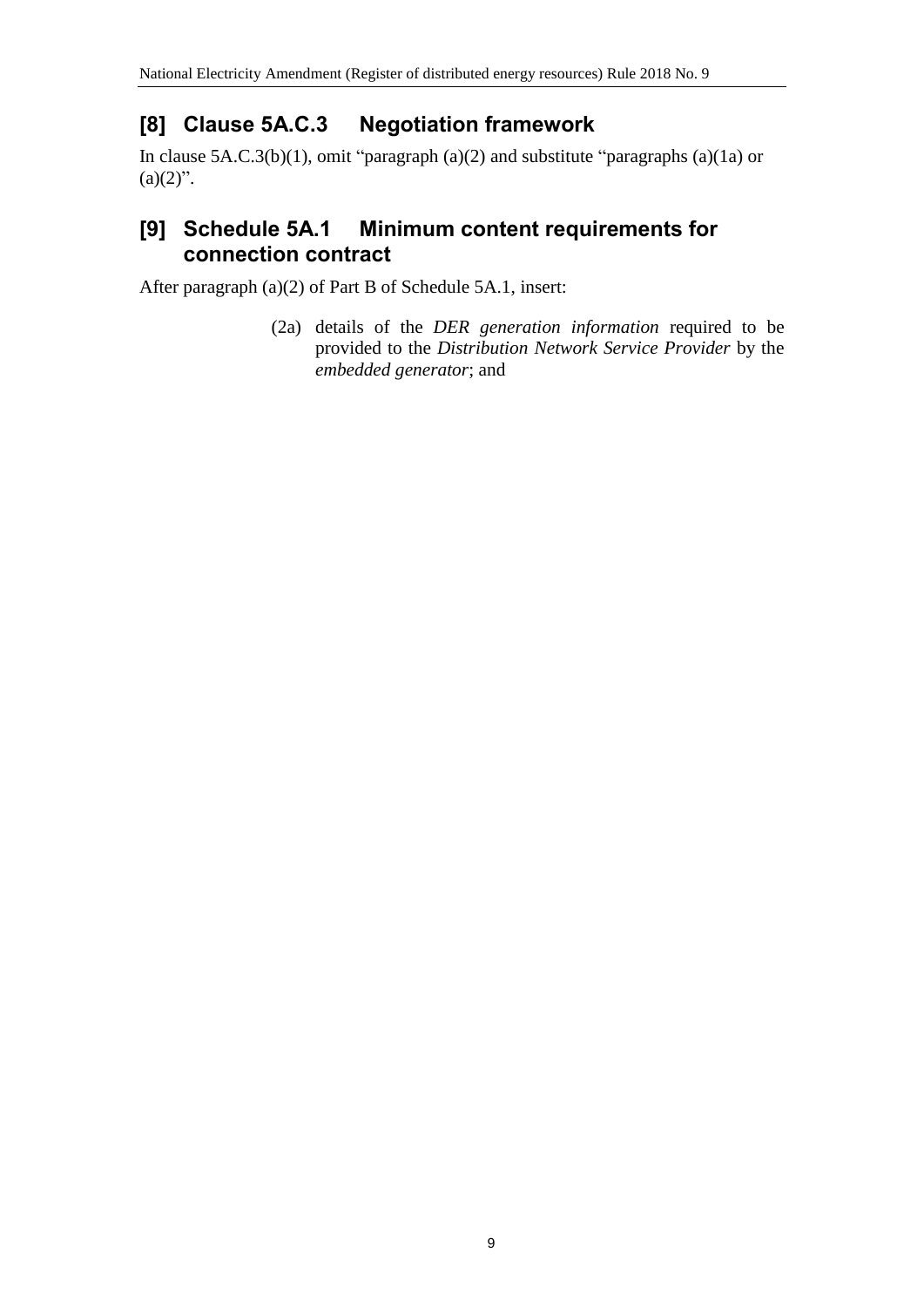# **Schedule 3 Amendment to the National Electricity Rules**

[\(Clause 5\)](#page-1-2)

# **[1] Chapter 10 New Definitions**

In Chapter 10, insert the following new definitions in alphabetical order:

### *demand side participation information*

Information referred to in clause 3.7D(e)(1).

### *DER generation information*

Standing data in relation to a *small generating unit*.

### *DER register*

The register established and maintained by *AEMO* in accordance with rule 3.7E.

### *DER register information*

The information contained in the *DER register*.

### *DER register information guidelines*

Guidelines made, amended and *published* by *AEMO* in accordance with clauses  $3.7E(g)$  to (k).

### *DER register report*

The report of aggregated *DER register information* required to be developed and *published* by *AEMO* under clause 3.7E(l).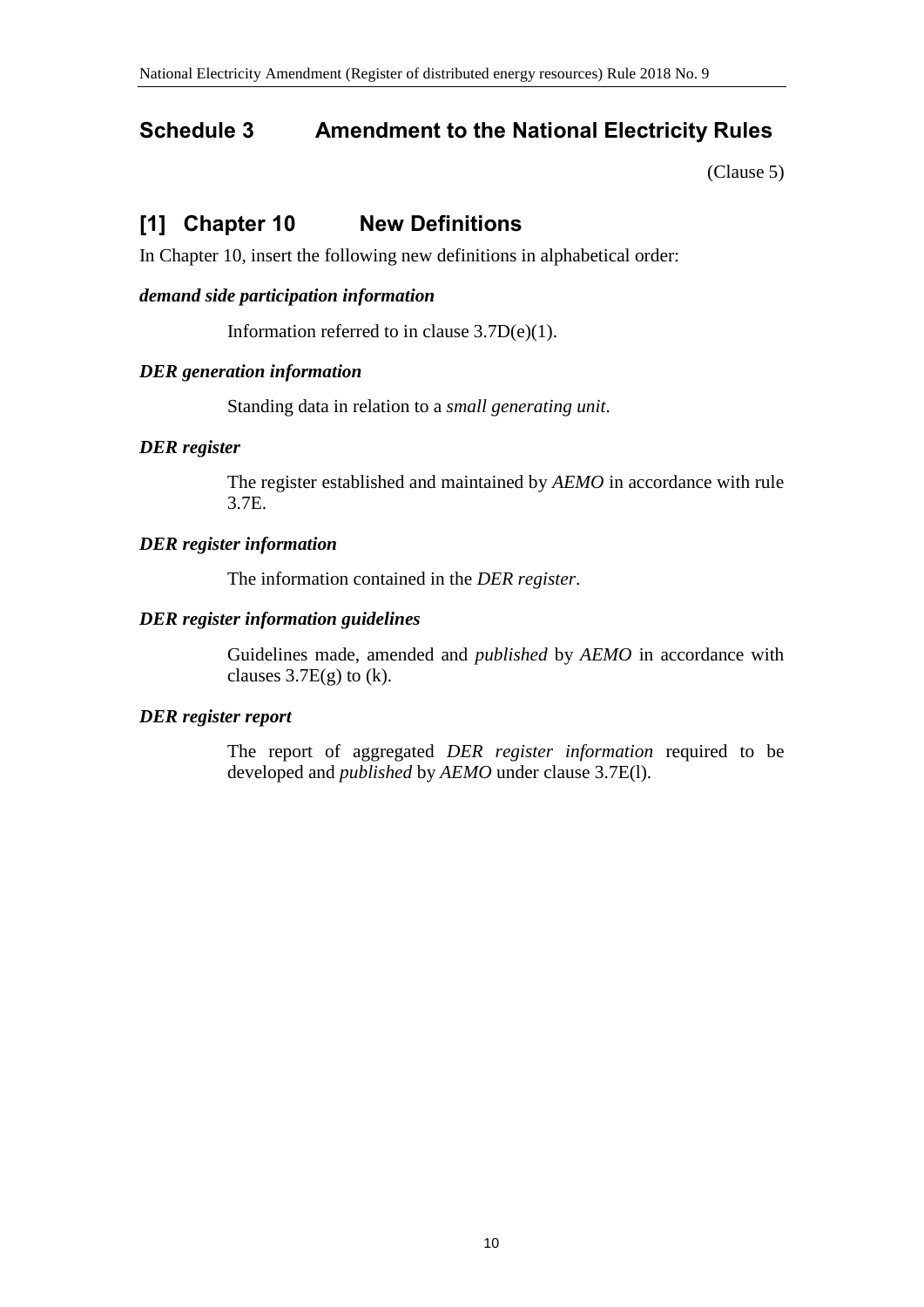### <span id="page-10-0"></span>**Schedule 4 Savings and Transitional Amendments to the National Electricity Rules**

[\(Clause 6\)](#page-1-3)

### **[1] Chapter 11 Savings and Transitional Amendments to the National Electricity Rules**

After Part ZZZI, insert:

### **Part ZZZJ Register of distributed energy resources**

**11.108 Rules consequential on the making of the National Electricity Amendment (Register of distributed energy resources) Rule 2018**

### **11.108.1 Definitions**

For the purposes of this rule 11.108:

**Amending Rule** means the *National Electricity Amendment (Register of distributed energy resources) Rule 2018*.

**commencement date** means 1 December 2019.

**New clause 3.7E** means clause 3.7E of the *Rules* as will be in force immediately after the commencement date.

### **11.108.2 AEMO to develop and publish DER register information guidelines**

(a) By 1 June 2019 *AEMO* must make and *publish* the first *DER register information guidelines* under new clause 3.7E and in doing so must comply with the *Rules consultation procedures*.

#### **11.108.3 NSPs to provide AEMO with existing DER generation information**

- (a) No later than the commencement date, *Network Service Providers* must provide *AEMO* with all information that they hold which would be *DER generation information* under the Amending Rule.
- (b) *DER generation information* provided to *AEMO* under paragraph (a) must be provided in the form and manner specified in the *DER register information guidelines*.
- (c) Despite paragraph (a), a *Network Service Provider* is not required to provide to *AEMO DER generation information* under paragraph (a) where the collection, use or disclosure of that information by *Network Service Providers* would breach applicable privacy laws.